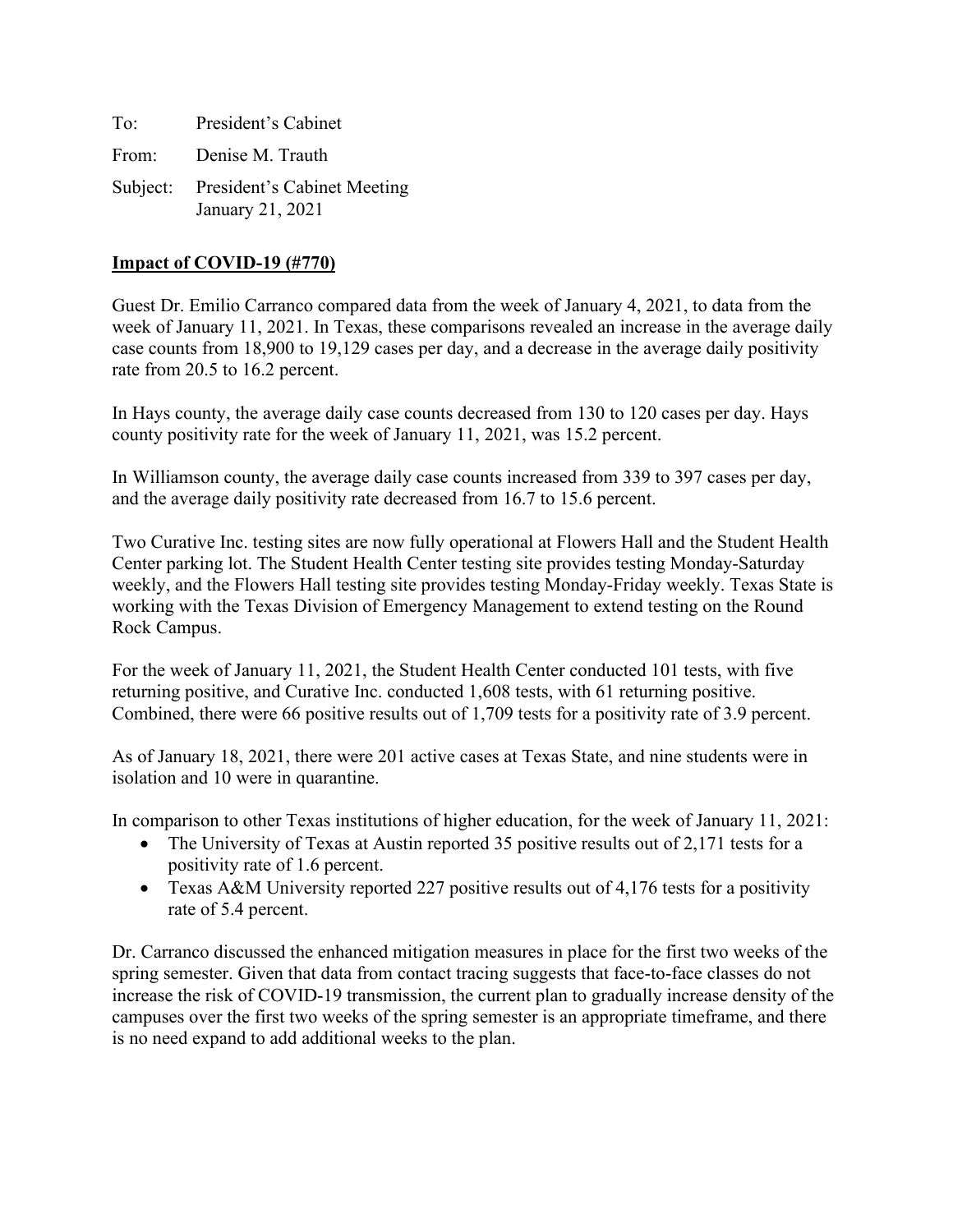Dr. Carranco provided an update on the COVID-19 testing verification process during move-in weekend. Between January 15-18, 2021, about 3,300 students provided appropriate paperwork that satisfied the COVID-19 testing verification requirement for move-in. Of these, 94 students participated in on-campus rapid testing, with all returning negative results. As of January 19, 2021, roughly 1,600 students had yet to move back in, possibly due to the fact that their classes are online for the first two weeks of the spring semester. Given that the Student Health Center prepared for more students to get tested, Dr. Carranco will confer with Mr. Bryan Dean, Associate Athletic Director, about transferring the remaining test kits to the Department of Athletics for use on student-athletes.

Dr. Carranco reported that Texas State was recently granted access to the Texas Department of State Health Services' (DSHS) vaccine ordering system. Texas State has submitted a request for 1,950 doses but has yet to receive verification that it will receive a vaccine allocation. However, 1,950 doses have been allocated to the Hays County Local Health Department, who have yet to receive the doses.

The Hays County Local Health Department was recently designated as a Vaccine Hub. With that designation, they are expected to begin receiving doses. Dr. Carranco has reached out to local public health officials to see if Texas State will have access to a portion of the vaccine doses. For now, CommuniCare in Kyle has offered to vaccinate staff working in the Student Health Center. Though Texas State is an approved vaccine provider, it is not approved as a Vaccine Hub. Thus, it remains unclear when Texas State will receive the vaccine. Despite this uncertainty, a mass vaccination plan for each campus is being finalized so that Texas State will be prepared to begin vaccinating university community members by priority group once the vaccine is received. Dr. Carranco noted that DSHS has not decided if educators fall into a priority group. Cabinet members agreed that Texas State will first focus on vaccinating faculty, staff, and students by priority group. Cabinet members discussed the details of the plan, including:

- There are enough clinical staff available for mass vaccination of the university community; nonclinical staff are being identified to assist.
- Priority groups have been established and lists are being maintained.
- A process for contacting those within the priority groups has been developed.
- The infrastructure is in place to notify and register university members by priority group for vaccination. The application system will include a waitlist feature.
- The vaccination webpage is near completion.

## **President's Update (#556)**

President Trauth discussed questions about renaming both Beretta Hall and Flowers Hall that have risen during the Naming Task Force discussions and stated that on-going inclusive conversations about these complex issues will require collaboration and time to fully research.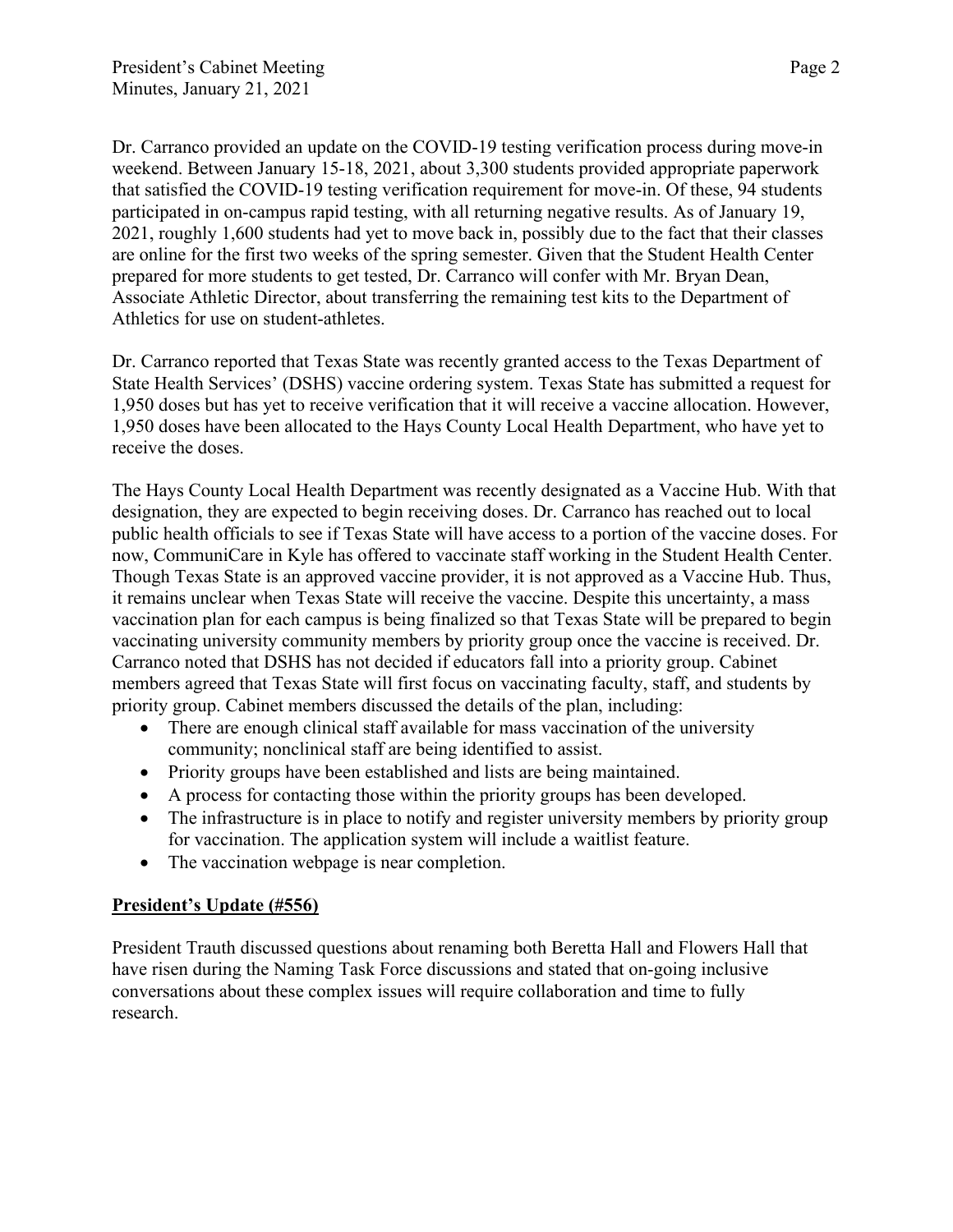## **Significant Issues (#01)**

Provost Bourgeois provided an update on spring 2021 enrollment and scholarship awards.

Mr. Algoe discussed the second wave of federal pandemic stimulus funds. In December 2020, Congress approved a \$900 billion COVID-19 supplemental relief measure which includes the Higher Education Emergency Relief Fund II, totaling \$81.88 billion. The U. S. Department of Education announced on January 14, 2021, that \$21.2 billion of that funding is now available to higher education institutions to ensure learning continues for students during the COVID-19 pandemic. Though the details have not been finalized, it appears that Texas State will receive about \$50 million and that the funds may be used to cover:

- Emergency grants to students for costs that arise due to COVID-19, such as tuition, food, housing, healthcare, or childcare; and
- University expenses associated with the pandemic response, lost revenue, technology costs associated with a transition to distance education, faculty and staff training, and student support activities that address needs related to COVID-19.

Mr. Algoe announced that Facilities is piloting needlepoint ionization air treatment systems in one new construction project as well as one renovation project.

Mr. Algoe discussed construction of the new University Police Department (UPD) building. UPD will move from the Nueces Building in the central part of the San Marcos Campus to create space for an accessible Academic Testing Center that is conveniently located in the center of campus for students. Converting the Nueces Building into the Academic Testing Center and constructing a building for UPD is included in Texas State's 2017-2027 University Master Plan which was developed and vetted by the entire campus, then approved by The Texas State University System Board of Regents in 2016-2017. It provides the most fiscally responsible solution to better deliver student services.

Mr. Algoe shared that the university is discussing, with an electric provider, the possibility of installing a 40-acre solar energy research and production facility on university-owned land.

Mr. Algoe announced that preliminary review of student billing information suggests that compared to fall 2020, the number of students taking all of their courses online during spring 2021 has increased by 17 percent.

Dr. Chittenden discussed the article titled ["Biden is inheriting a wrecked economy, but](https://theconversation.com/biden-is-inheriting-a-wrecked-economy-but-democrats-have-a-record-of-avoiding-recession-and-reducing-unemployment-153106)  [Democrats have a record of avoiding recession and reducing unemployment"](https://theconversation.com/biden-is-inheriting-a-wrecked-economy-but-democrats-have-a-record-of-avoiding-recession-and-reducing-unemployment-153106) that he recently published in The Conversation. The article has had more than 8,000 reads to date, and was picked up by Marketwatch, and resulted in several radio interviews.

Dr. Hernandez announced that she is working with directors in the Division of Student Affairs to develop a plan that will allow face-to-face co-curricular programming to resume as long as strict mitigation strategies are implemented and adhered to.